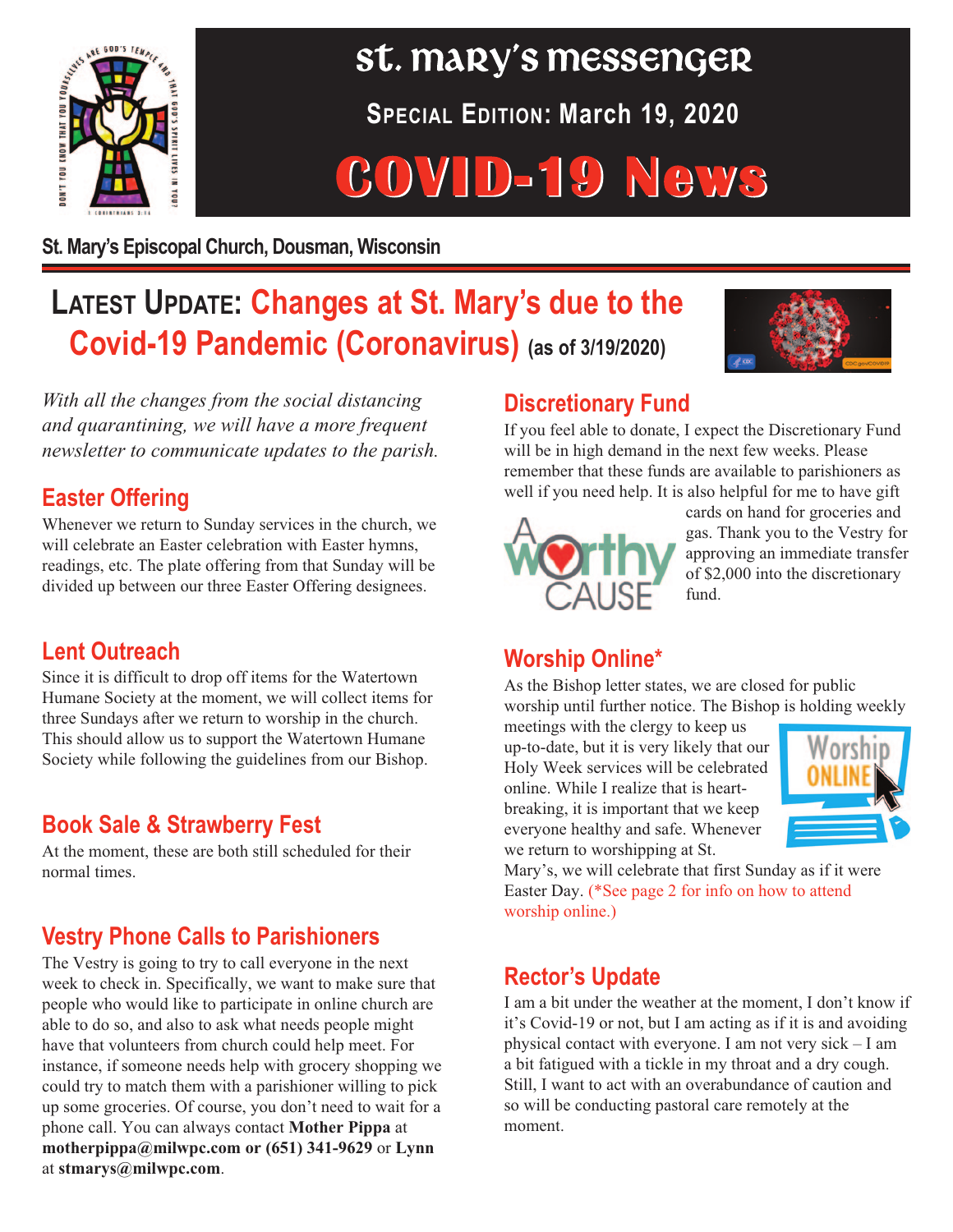#### **How to Attend Online Worship**

Last Sunday was St. Mary's first online service. If you did not attend, this is what you need to do to attend on your computer, tablet or smartphone.

If you have Facebook on any of those devices, you can watch the service live by clicking this link: www.facebook.com/St-Marys-Episcopal-Church-670614162955490

If you do not have Facebook, you can watch live using the app called **Zoom.** You can get Zoom (it's free) by downloading it clicking the appropriate link below:

Google Play Store (non-Apple products) https://play.google.com/store/apps

Apple Play Store (only Apple products, iPhone, iPad...) https://www.apple.com/ios/app-store/

Once the app has opened on your screen, click on "Join a Meeting" and enter your name. In the space above your name enter the link for the service you wish to attend. The links you need are all listed in the box at right.

After you have attended the service the first time in Zoom, it will be saved and all it will take to use it is a simple click.

If this column was more confusing then helpful, I'm sorry! (Kathy)

For assistance, please contact **Mother Pippa** at **motherpippa@milwpc.com or (651) 341-9629.**

## **Watch for additional newsletters from St. Mary's with updates as things change.**

#### **Clickable Links For Sunday Worship Services**

Sunday Service at 8 a.m. via Zoom https://zoom.us/j/700237041

Sunday Service at 10 a.m. via Zoom https://zoom.us/j/444846950

Sunday Service (either service time) via Facebook www.facebook.com/St-Marys-Episcopal-Church-670614162955490

#### **Clickable Links For Weekday Events**

Wednesday Morning Prayer at 9 a.m. via Zoom https://zoom.us/j/708675077

Wednesday Morning Book Group at 9:30 a.m. via Zoom https://zoom.us/j/530110377

Wednesday Evening Prayer at 6 p.m. via Zoom https://zoom.us/j/942283762

Bible Study on First Tuesdays at 6:30 p.m. via Zoom https://zoom.us/j/929748848

#### **Stewardship News**

While we are worshipping online instead of being together in church, we want to make sure that our staff and building are taken care of. And since we can't pass the offering plate through the computer during the online service, we will have to us the mail! Whether you officially pledge or not, (maybe you contribute regularly but just don't have pledge envelopes), there are two options:

 **Mail** your offering to the church (no cash please!), and make sure to use your pledge envelope (or include a note with your name) to get credit for your contribution. Mail to this address:  

**St. Mary's Episcopal Church P.O. Box 126 Dousman, WI 53118**

(Don't use the street address because we won't get it!)

 Switch over to **online giving**! Go to our website **https://stmarys-dousman.com/** and click the word "Donate" at the top right. This will take you to a screen where you fill out a simple form. It's easy and safe and a very versatile way to donate. You can give with a credit card or through your bank; you can give once or repeatedly; you can give to the general fund or to another special collection. And once you give the first time, you can create an account for future giving if you'd like. Questions? Please contact **Mother Pippa** at **motherpippa@milwpc.com or (651) 341-9629.**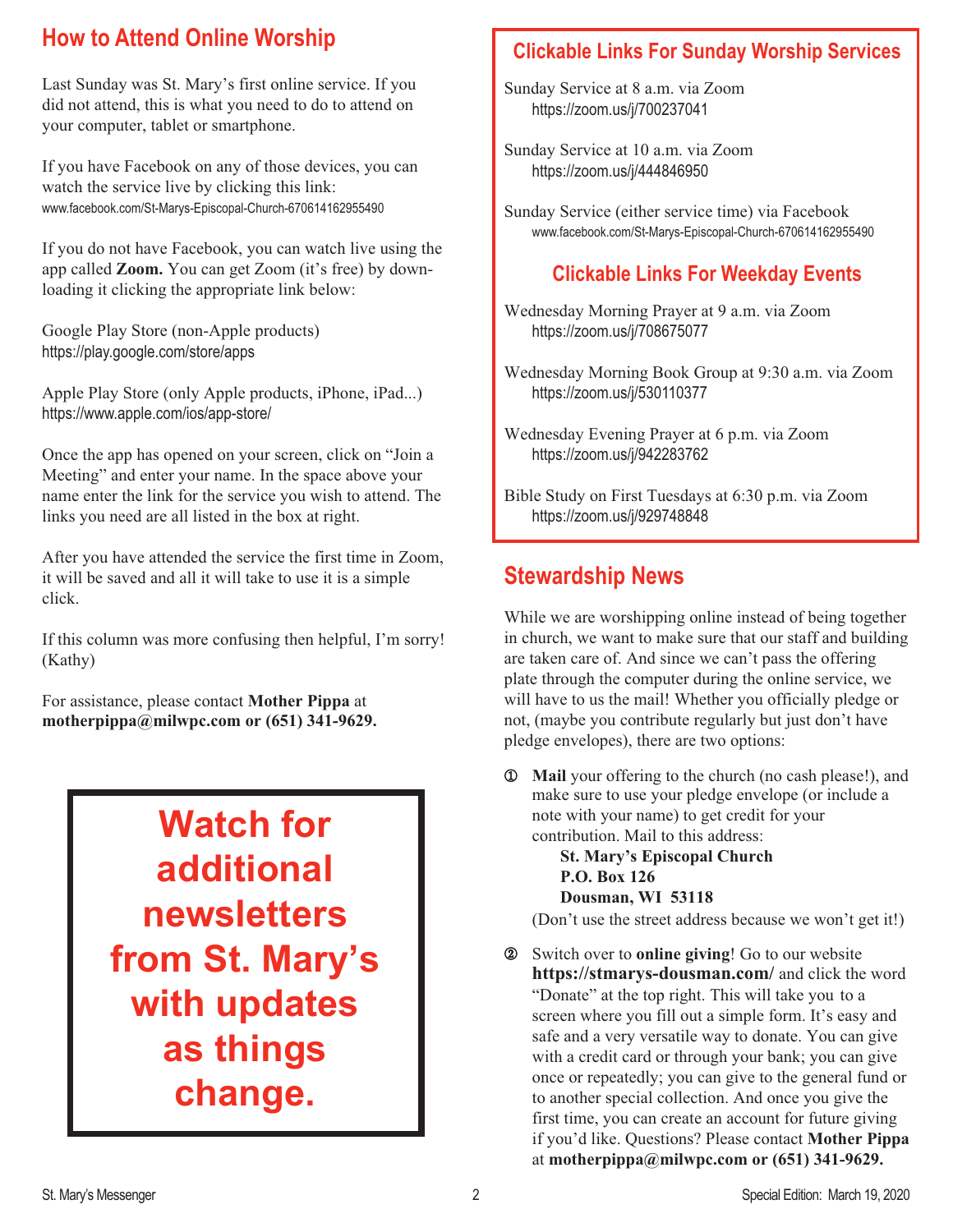#### **A Letter from Bishop Miller (dated 3/17/2020)**

To the Clergy and People of the Diocese of Milwaukee

Dear Friends in Christ,

Grace to you and peace in this holy yet most unusual season. We live in a time that requires more of us than most of us could have imagined.

I write you today as your bishop, chief pastor and canonical overseer. With the direction from the Center for Disease Control to limit gatherings to no more than ten people, I am directing the clergy and churches of the Diocese of Milwaukee to suspend public worship indefinitely. On March 31, I will reassess this situation in light of developments and give directions for the future. We fully expect that this closure will remain in effect through Holy Week and Easter, and that our traditional gatherings for that season will be canceled or postponed until the time of social distancing can be ended. This also extends to the following:

- No funerals may take place and must be postponed to a later date. Clergy may officiate at graveside services, being cognizant of the number of attendees. When possible, interments should be postponed to a later date.
- No groups of more than 5 may meet in our churches. An exception is given to 12-Step programs that meet in our buildings. If possible, 12-step meetings should meet in larger rooms that allow more distance between people.

These directives apply to all our congregations, clergy and licensed lay ministers.

Please know that it pains me to make this decision, but I believe it is for the best of all. Loving our neighbor requires giving up for the sake of others. Even if we are in a low-risk group, our thoughts and concerns as followers of Jesus must be our desire to limit the spread to the most vulnerable. Something which at this point only time and social distancing may provide.

Earlier today I met with many of the diocesan clergy in a Zoom video-conference to discuss creative ways to minister and be the church in a time such as this. As always, the creative gifts of our clergy community were freely and graciously offered to one another. We discussed ways of offering online worship and formation. In addition, the diocese has expanded its capacity to host online meetings through Zoom. As this crisis continues to unfold, I will be meeting with the clergy weekly in Zoom conference.

I am well aware that this time may cause some economic hardship in our congregations. I encourage you to continue to meet your pledge commitments to your parish and give faithfully and generously to those in need. I ask that parishes observe the following hierarchy of expenditures: clergy and staff payroll, necessary expenditures and then the diocesan assessment.

As I prepared to write this letter, this thought came to my mind. Over recent years what is considered regular attendance at worship has shifted from every Sunday to bi-monthly or even monthly for many. Could it be that this necessary fast from public worship will give us a new appreciation for our parish communities and the joy of worshipping together freely? That is my prayer.

Please know of my prayers for you all as this pandemic unfolds. Pray for all who are most vulnerable, especially the poor, the elderly, the immuno-compromised and all members of the health care profession.

Grace to you and peace.

+Steven

The Rt. Rev. Steven Andrew Miller Bishop of Milwaukee